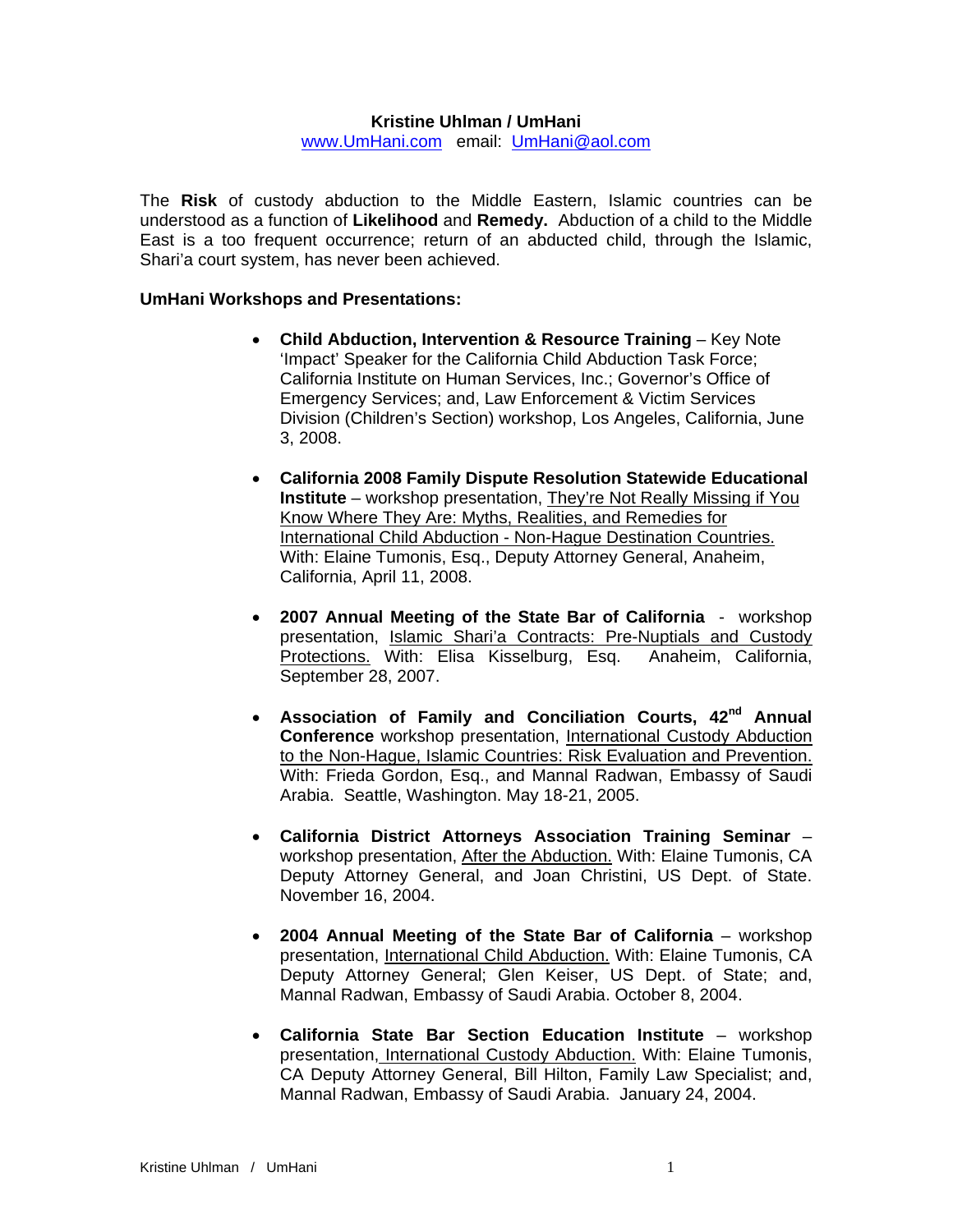- **2002 Annual Meeting of the State Bar of California** workshop presentation, Predicting and Preventing Custody Abduction to the Islamic Middle East. With: Beth Payne, US Dept. of State, Elaine Tumonis, CA Deputy Attorney General, and Hani Ukayli. October 11, 2002.
- **CA District Attorneys Association Seminar** 'Advanced Child Abduction Seminar" workshop presentation, International Parental Kidnapping. With: Bill Hilton, Family Law Specialist; Elaine Tumonis, CA Deputy Attorney General; and, Adiar Dyer, Former Head of the Permanent Bureau in the Hague. October 22-24, 2001
- **2001 Annual Meeting of the State Bar of California** workshop presentation, International Custody Abduction into the Islamic World, Prevention and Prediction. September 7, 2001.
- **AFCC: "Do Great Work, See Great Works"**  Family Court and Community Professionals and Los Angeles County Superior Court Family Court Services, Workshop: Abduction into the Islamic World: Prediction and Prevention with Elaine Tumonis, J.D., Deputy Attorney General (presentation and proceedings). Lunch speaker: "Life Behind the Veil in Saudi Arabia", February 2-4, 2001.
- **Law.com "Kids and the Law: Juvenile Justice and Child Law Practice" –** Seminar Workshop: Children at Risk and International Custody Abduction. November 6-17, 2000.
- **2000 Annual Meeting of the State Bar of California** workshop presentation, International Custody Abduction into the Islamic World. September 16, 2000.
- **US Department of State, Office of Children's Issues** contracted speaker to the Advanced Consular Course, Foreign Service Institute, Arlington, Virginia (1999, 2000).
- **Publications:** Uhlman, K., and E. Kisselburg, Esq., (2013) *Islamic Shari'a Contracts: Pre-Nuptial and Custody Protections.* **Journal of Child Custody,** 10:3-4, p. 359 – 370.

Uhlman, K., and E. Kisselburg, Esq., *Islamic Shari'a Contracts: Pre-Nuptial and Custody Protections.* Prepared for the 2007 Annual Meeting of the State Bar, Sept. 2007 and posted at www.UmHani.com

Uhlman, K., *Islamic Marriage Contracts.* **Family Law News.** State Bar of California Family Law Section, Issue 3, 2005. Vol. 27, No. 3, pp.9-26.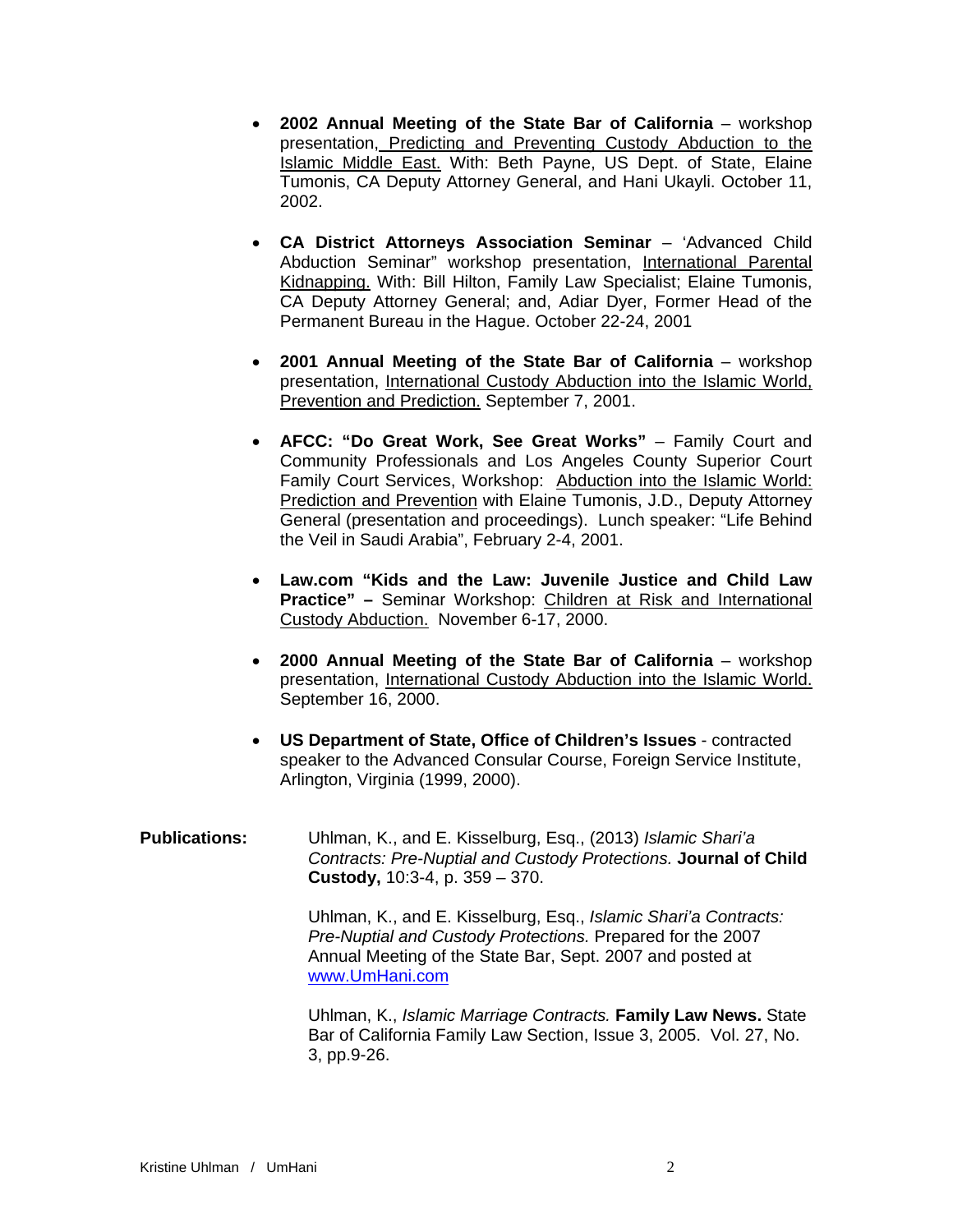Uhlman, K., *Recognizing Risk of International Custody Abduction to the Non-Hague, Islamic Countries.* **Family Law News**, State Bar of California Family Law Section, Issue 4, 2004. Vol. 26, No. 4. pp.21-24.

Uhlman, K., *Overview of Shari'a and Prevalent Customs in Islamic Societies: Divorce and Child Custody.* 2004 **International Law / Family Law Winter Section Education Institute Publication**. Also available at:

http://www.expertlaw.com/library/attyarticles/islamic\_custody.html

Uhlman, K., *Custody Abduction Risk Factors Unique to the Islamic Countries.* **The California International Practitioner,** Journal of the International Law Section of the California State Bar. Vol. 11, No. 2, 2001-2002. pp.38-44.

Uhlman, K., *International Custody Abduction into the Islamic World.* **Association of Certified Family Law Specialists 'ACFLS' Newsletter,** Winter 2000, No. 4, pp. 11- 13.

# **Congressional Hearings:**

- June 15, 1987 House of Representatives: Committee on Foreign Affairs Hearing on Human Rights Violations against United States Citizens by the Government of Saudi Arabia
- September 22, 1981 House of Representatives: Unified Child Custody Law Hearings on the Federal Bureau of Investigation involvement to intercept abducted children.

## **Media Coverage:**

- **Houston Press,** 'Trial by Faith' Sept 12, 2002.
- **National Public Radio.** 'Here & Now' WBUR/Boston Aug. 29, 2002 interview by Robin Young 'Custody Abduction to Saudi Arabia'.
- **Washington Post**, December 24, 2000, International Custody Abduction.
- **Northwest Afternoon**, KOMOTV, Seattle, WA, October 12, 2000 'American Women Overseas and Domestic Violence'
- **Court TV**, The Johnnie Cochran Show, August 2, 1999 'International Custody Abduction, Legal challenges'
- **INSIDE EDITION**, July 9, 1996 'International Parental Abduction'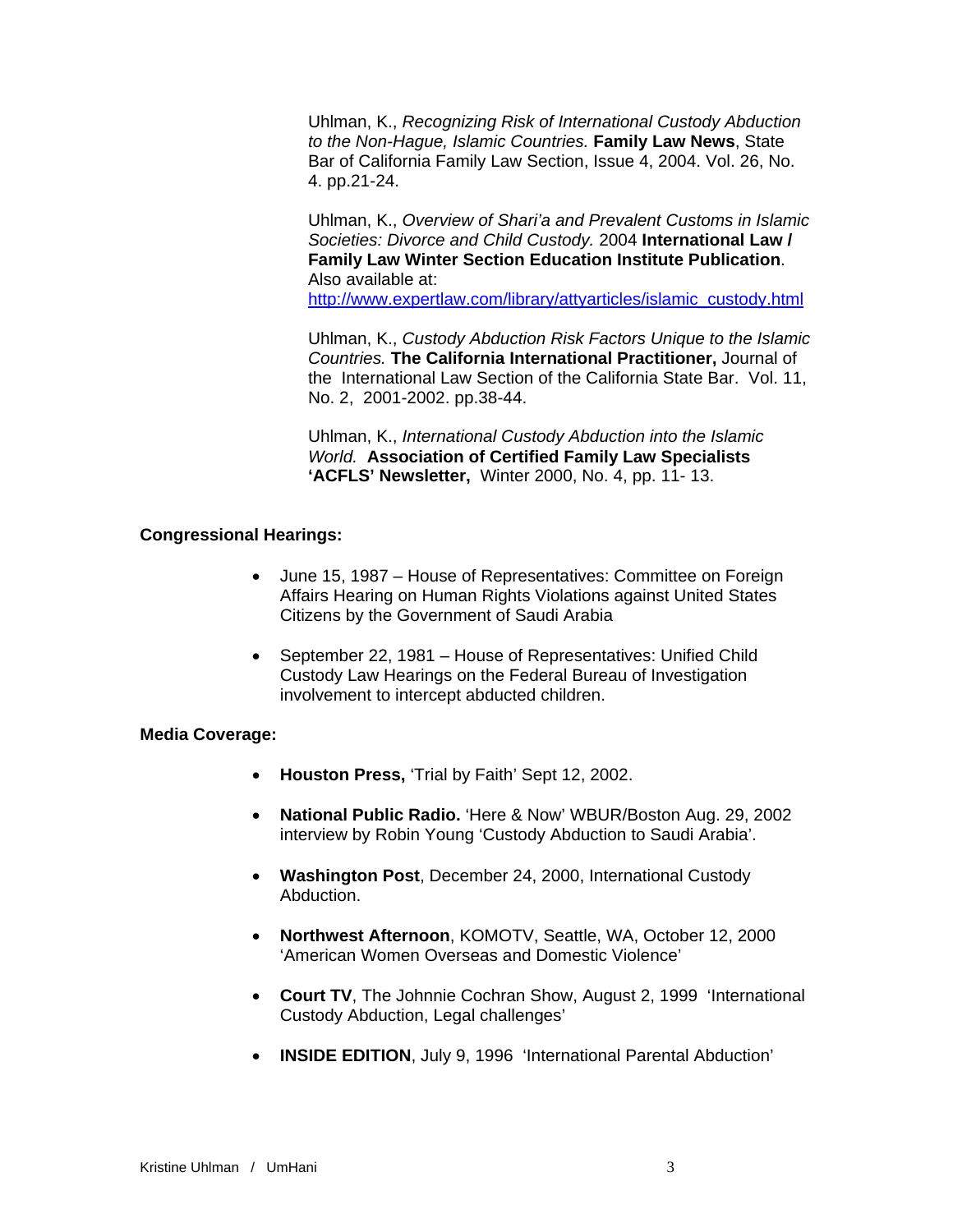- *For the Love of a Child*, Betty Mahmoody (with Arnold Dunchock) 1993, Saint Martins Press, New York, 336 pp. The story of my abducted children can be found on pages 50-55, hardcover edition.
- **Phil Donahue Show**, October 23, 1990: Saudi Arabia and the Gulf War, abducted children in the War Zone.
- **Phil Donahue Show**, January 7, 1988 w/ Betty Mahmoody, author of the book and movie, *Not Without My Daughter*
- NPR, 1988; ABC, NBC, CBS, & CNN, USA TODAY, Chicago Tribune, Denver Post, and several UPI and United Feature Syndicate coverage

# **Other Affiliations:**

- **Team HOPE** National Center for Missing and Exploited Children (NCMEC) Washington DC. Support network for families with missing children. www.missingkids.org
- Senator Alan J. Dixon (Illinois) efforts to support legislation addressing international custody abductions, 1987-1990, resulting in an Amendment to Title 18 of the U.S. Code to punish as a Federal Criminal Offense the Crime of International Parental Custody Abduction, January 23, 1990.
- **ONE WORLD: FOR CHILDREN** Betty Mahmoody, Oswego, Michigan.

## **Selected Case Listing:**

**Expert Witness** opinion on flight risk and risk of international custody abduction and the legal remedy available to left-behind parent if abduction to the Middle East occurs. Scope of testimony includes Islamic, Shari'a law as it relates to parent's and children's rights during divorce and custody disputes, and women's rights in Islamic societies.

- Canada, Provincial Court of British Columbia, Port Coquitlam – Affidavit / 2015
- Arizona, Superior Court of the State of Arizona, County of Maricopa – Trial Testimony / 2015
- New York, Supreme Court of the State of New York, County of New York – Affidavit / 2014
- Indiana, St. Joseph Superior Court, St. Joseph County – Trial Testimony / 2013
- Florida, Circuit Court in the Eighteenth Judicial Circuit, Brevard County – Trial Testimony / 2013
- North Carolina, General Court of Justice, District Court Division, Cumberland County – Deposition / 2012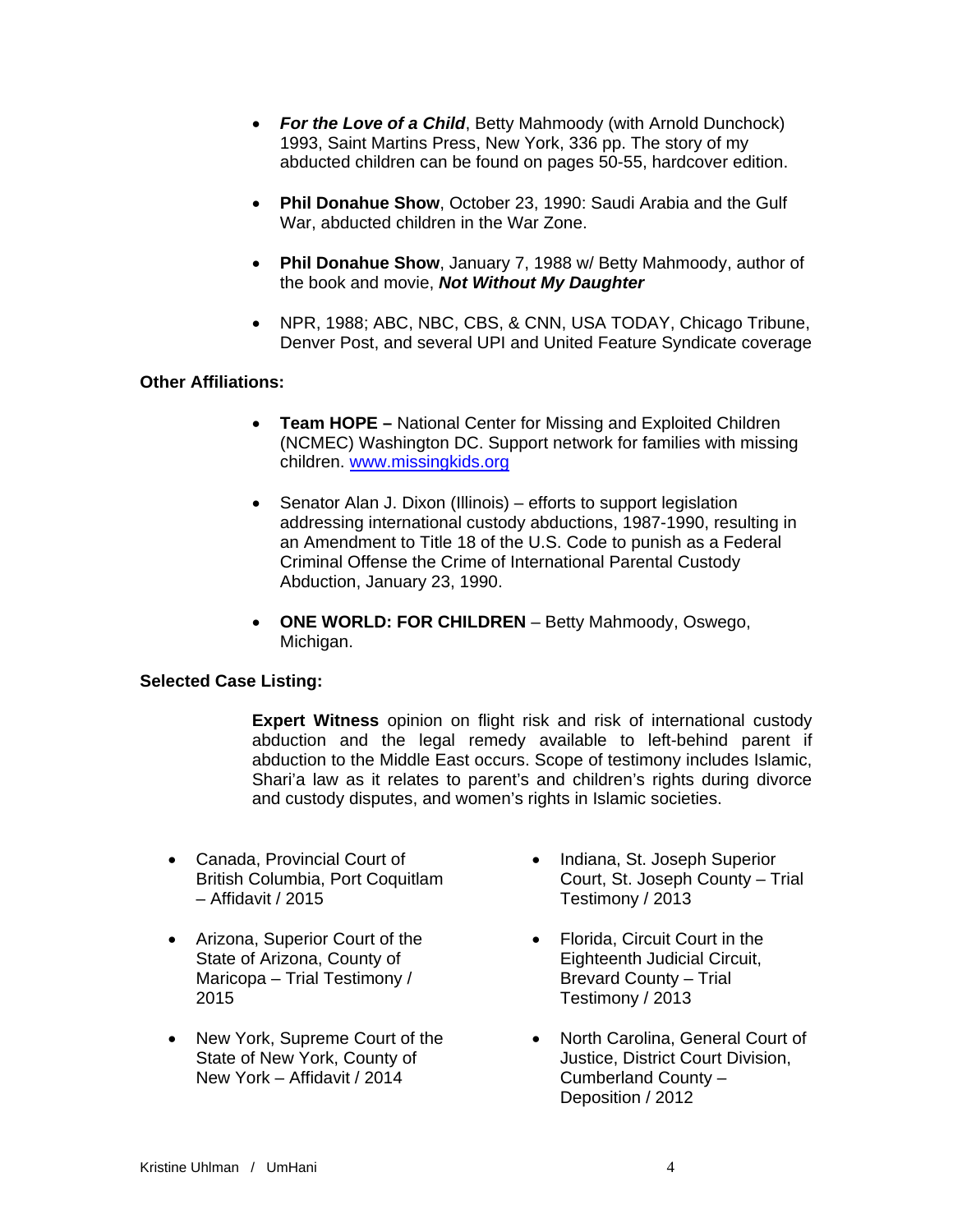- Ohio, Court of Common Pleas Domestic Relations, Summit County – Deposition / 2011
- California, Superior Court of the State of California, Kern County, Metropolitan Division – Declaration and Trial Testimony / 2011
- Virginia, Circuit Court of the County of Fairfax – Trial Testimony / 2010
- California, Superior Court of the State of California, County of Fresno, Central Division. Declaration and Trial Testimony / 2007
- California, Superior Court of the State of California, San Diego County – North County Division. Declaration and Trial Testimony / 2007
- Pennsylvania, Court of Common Pleas of Lehigh County, Civil Division – Trial Testimony / 2007
- California, Superior Court of the State of California, County of Los Angeles – Trial Testimony / 2007
- Florida, Circuit Court of the Thirteenth Judicial Circuit, Hillsborough County, Family Division – Deposition / 2006
- California, Superior Court of the State of California, County of Alameda – Trial Testimony / 2006
- California, Superior Court of the State of California, County of Los Angeles – Trial Testimony / 2006
- California, Superior Court of the State of California, San Diego

County – Deposition, Trial Testimony / 2005

- Department of Homeland Security, Bureau of Citizenship and Immigration Services, Asylum Office, Arlington, Virginia – Hearing Testimony / 2005
- Florida, Circuit Court of Hillsborough County, Family Law Division – Trial Testimony / 2005
- California, Superior Court of the State of California, Riverside County – Trial Testimony / 2004
- California, Superior Court of the State of California, County of Los Angeles – Deposition and Trial Testimony / 2004
- California, Superior Court of the State of California, County of San Bernardino - Trial Testimony / 2003
- United States Department of Homeland Security Bureau of Citizenship and Immigration Services - Affidavit / 2003
- North Carolina, General Court of Justice, District Court Division, County of Orange – Trial Testimony / 2003
- New York, Family Court, County of Broome – Trial Testimony / 2002
- Texas, District Court of Harris County,  $308^{th}$  Judicial District – Trial Testimony / 2002
- New York, United States Department of Justice, Executive Office for Immigration Review, Office of the Immigration Judge – Affidavit / 2002